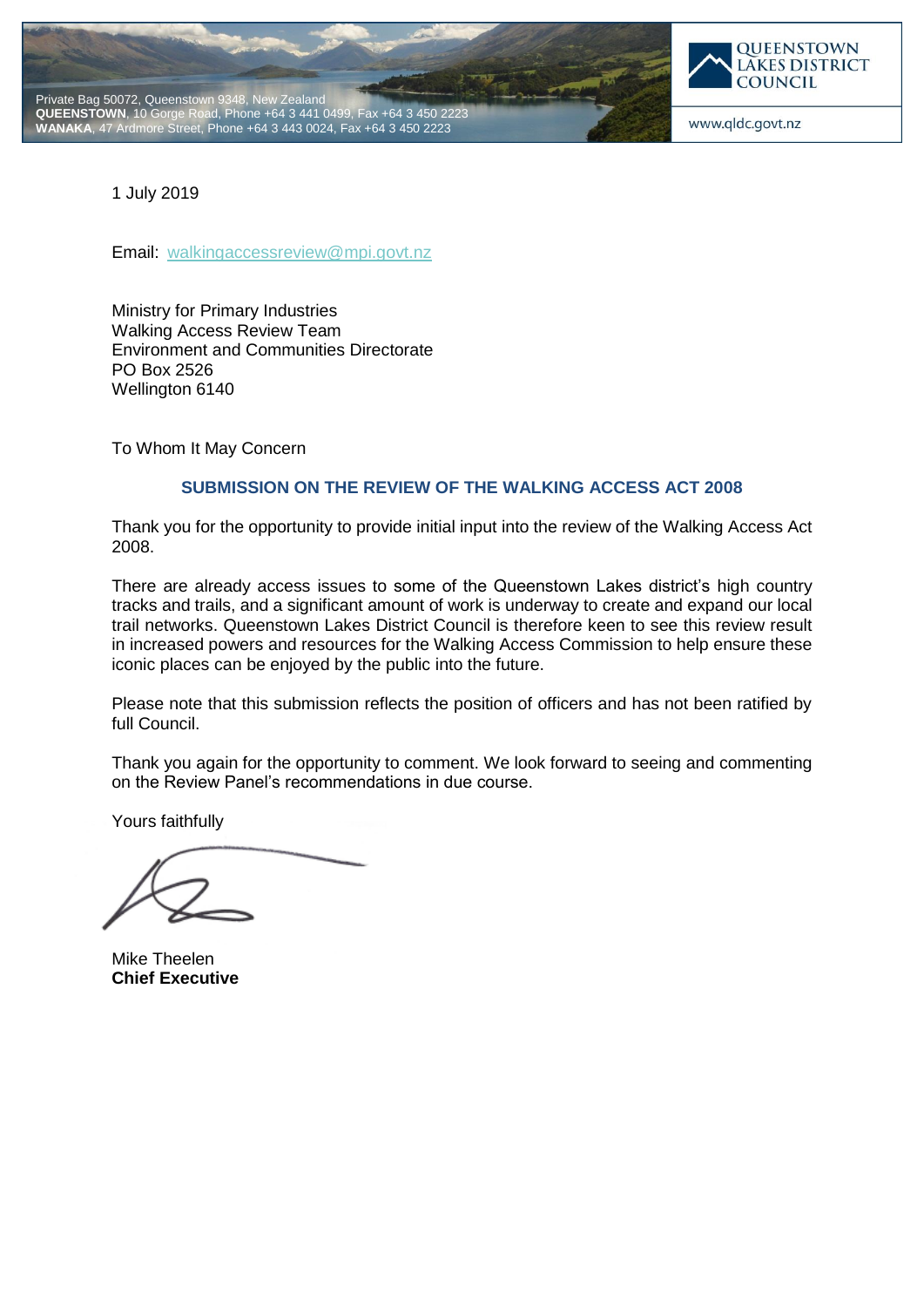### **SUBMISSION ON THE REVIEW OF THE WALKING ACCESS ACT 2008**

### **1.0 Recent collaboration with the Walking Access Commission**

- 1.1 The Queenstown Lakes District Council (QLDC) was one of the many partners who worked with the Walking Access Commission ('the Commission') on the Mahu Whenua QEII covenant. This exemplary project builds on and protects an extensive track network on private farm land between Coronet Peak and Glendhu Bay. The QLDC's role is to maintain the front country trails and hold the public easements that the Commission negotiated.
- 1.2 The QLDC, Commission and Upper Clutha Tracks Trust have worked together over the past two years to secure easements over private land for the Dublin Bay Mangaweka Trail.

#### **2.0 Future collaboration with the Walking Access Commission**

2.1 The QLDC sees future opportunities to work closely with the Commission on new projects, such as establishing Head of the Lake Trust trails (Glenorchy), and expanding existing networks in Queenstown (Queenstown Trails Trust), Kingston (Round the Mountain), and Wanaka/Hawea/Luggate (Upper Clutha Tracks Trust), in addition to the possible establishment of a Remarkables National Park. We ask that the Review Panel explore whether the Commission is resourced appropriately to support these opportunities.

#### **3.0 High Country Station Access**

- 3.1 The Queenstown Lakes district includes many high country stations, a number of which have been through tenure review in recent years, with mixed results for public access. The QLDC would like to see the Commission better resourced and given greater powers in future to secure and protect full public access to the district's significant recreation areas and trail networks.
- 3.2 Some recent issues include:
	- 3.2.1 The high profile Hunter Valley Station sale where better public access could have been secured;
	- 3.2.2 Mt Alfred Station recently closing public access to a popular walking track up Mt Alfred; and
	- 3.2.3 The QLDC having to intervene to negotiate public access along Mead Road to Kidds Bush Campsite, which is on Department of Conservation land that crosses Hunter Valley Station.

### **4.0 Key issues for the Walking Access Commission**

- 4.1 We believe that the Commission is restricted in its ability to operate to its full potential because of limited funding and resourcing. The Commission's funding has not increased since 2008 and this has resulted in its work being largely reactive, such as responding to tenure reviews.
- 4.2 The Commission's explicit priorities in the Act are to protect access to the coast, waterways, and public recreation land over *private land,* and not in urban areas.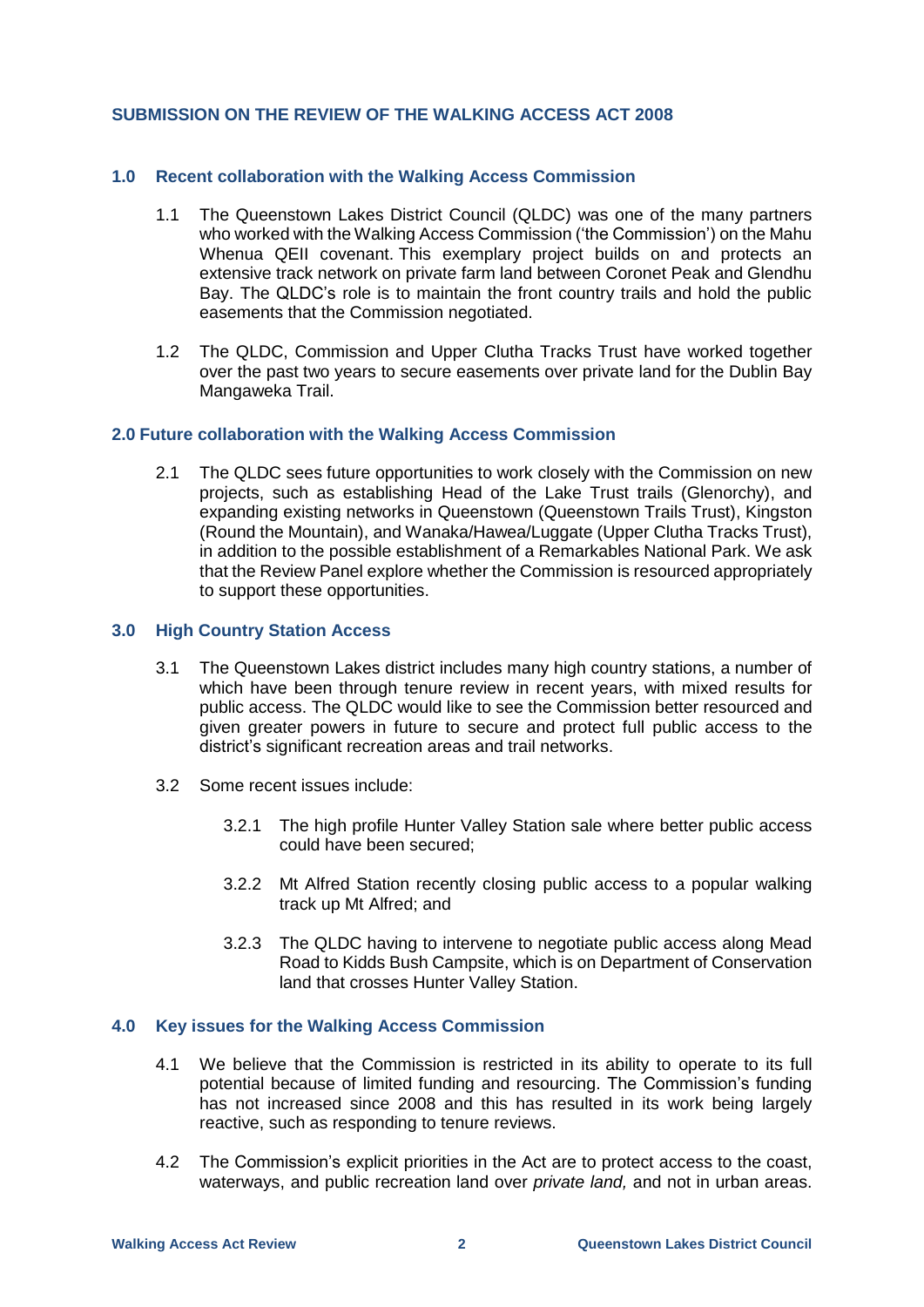We propose that protecting access to sites of cultural significance should also be explicit as there is currently no entity specifically responsible. (The New Zealand Historic Places Trust protects sites but not access).

4.3 Access to sites in urban areas and replacement access where former access has been lost are also excluded from the list of priorities. We propose that the Commission is given mandate under the legislation to provide for access to a wider range of sites of public importance than what the legislation currently allows.

# **5.0 Key roles for the Walking Access Commission**

- 5.1 **National and regional leadership**: The Act proposes that the Commission provide national and regional leadership; currently it has neither the mandate nor the resources to fulfil this role. If properly resourced, it could also have a role coordinating agencies on similar projects (such as the role the QLDC played in freedom camping policy).
- 5.2 **Policy and advice**: We believe that it is useful to take a national view when negotiating public access. The Commission could provide consistent advice and information across the country, and have a role supporting local authorities and other organisations on projects where there is a lack of in-house expertise. The Commission could also perform a useful role in coordinating national projects such as Te Araroa – New Zealand's Trail, and the New Zealand Cycle Trail.
- 5.3 **Securing formal agreements**: A significant number of access arrangements for cycle trails in some areas of New Zealand are based on handshake agreements. The risks of continuing this informal approach are high and we are concerned that access will be lost if these arrangements are not formalised. A key role for the Commission could be to secure formal agreements for access in places where there are not the resources to put the necessary agreements in place.
- 5.4 **Mapping public access**: The Commission currently provides a wide range of accurate and informative maps. This service needs to be maintained and the public informed that this resource is available.
- 5.5 **Horse trekking**: Horse trekking groups have been losing access due to large farms being subdivided into lifestyle blocks and forest tracks being used by mountain bikers. These groups understand they need to be better coordinated to maintain access. The QLDC would value support from the Commission on how to provide for horse trails, and how to minimise conflict between different groups.
- 5.6 **Technology/E-bikes**: A further role for the Commission could be to provide national leadership and consistent advice on the increasing use of e-bikes on tracks and trails, and to reduce conflict between users.

### **6.0 Tenure Review**

6.1 While the tenure review process has its shortcomings, it does provide a mechanism for public access to be negotiated and protected. If or when the current process is removed or replaced, we propose that a new mechanism be enshrined in the Act to provide incentives to landowners to provide and protect public access.